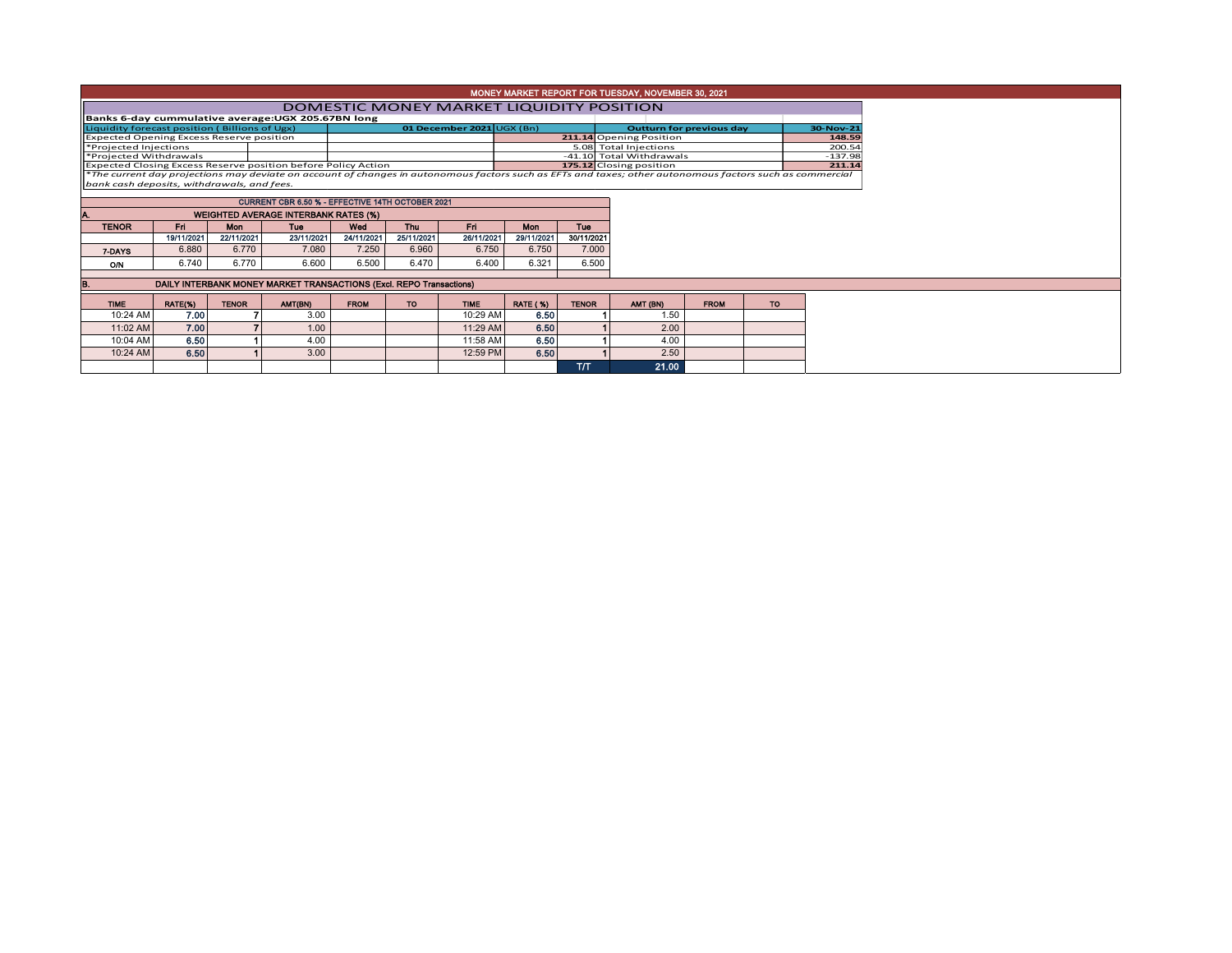| $\overline{\mathbf{C}}$ .<br><b>CBR AND THE 7- DAY WAR INTERBANK RATES</b>             |                                                                               |             |                                           |                                                                                            |                 |                                        |                                          |               |             |              |                          |                          |            |            |            |            |
|----------------------------------------------------------------------------------------|-------------------------------------------------------------------------------|-------------|-------------------------------------------|--------------------------------------------------------------------------------------------|-----------------|----------------------------------------|------------------------------------------|---------------|-------------|--------------|--------------------------|--------------------------|------------|------------|------------|------------|
| 9.500<br>9.000<br>8.500<br>8.000<br>7.500<br>7.000<br>6.500<br>6.000<br>5.500<br>5.000 |                                                                               |             |                                           |                                                                                            |                 |                                        |                                          |               |             |              |                          |                          |            |            |            |            |
| 4.500<br>4.000                                                                         | 12/11/2021                                                                    |             | 15/11/2021                                | 16/11/2021                                                                                 |                 | 17/11/2021                             | 18/11/2021                               | 19/11/2021    |             | 22/11/2021   | 23/11/2021               | 24/11/2021               | 25/11/2021 | 26/11/2021 | 29/11/2021 | 30/11/2021 |
| • Overnight WAR -7-day WAR - CBR rate - Upper bound - Lower bound                      |                                                                               |             |                                           |                                                                                            |                 |                                        |                                          |               |             |              |                          |                          |            |            |            |            |
| D.                                                                                     | MONETARY POLICY OPERATIONS MATURITIES PROFILE: (02-DEC- 2021 TO 04-AUG- 2022) |             |                                           |                                                                                            |                 |                                        |                                          |               |             |              |                          |                          |            |            |            |            |
| <b>DATE</b>                                                                            |                                                                               | <b>THUR</b> | <b>THUR</b>                               | <b>THUR</b>                                                                                | <b>THUR</b>     | <b>THUR</b>                            | <b>THUR</b>                              | <b>THUR</b>   | <b>THUR</b> | <b>THUR</b>  | <b>THUR</b>              | <b>TOTAL</b>             |            |            |            |            |
|                                                                                        |                                                                               | 02-Dec-21   | 09-Dec-21                                 | 16-Dec-21                                                                                  | 23-Dec-21       | 30-Dec-21                              | 06-Jan-22                                | 13-Jan-22     | 20-Jan-22   | 27-Jan-22    | 04-Aug-22                |                          |            |            |            |            |
| <b>REPO</b>                                                                            |                                                                               | 1,123.27    |                                           |                                                                                            |                 | $\sim$                                 |                                          |               |             |              | $\overline{\phantom{a}}$ | 1,123.27                 |            |            |            |            |
| <b>REV REPO</b>                                                                        |                                                                               | $\sim$      | $\sim$                                    | $\sim$                                                                                     | $\sim$          | $\sim$                                 |                                          |               |             |              |                          | $\overline{\phantom{a}}$ |            |            |            |            |
| <b>BOU BILL/DEPO A</b>                                                                 |                                                                               | 180.00      | $\sim$                                    | 20.00                                                                                      | 14.00           | 30.00                                  |                                          | $\sim$        | 17.00       | 61.00        | 33.00                    | 355.00                   |            |            |            |            |
| <b>TOTALS</b>                                                                          |                                                                               | 1,303.27    | $\sim$                                    | 20.00                                                                                      | 14.00           | 30.00                                  | $\sim$                                   | $\sim$        | 17.00       | 61.00        | 33.00                    | 1,478.27                 |            |            |            |            |
|                                                                                        |                                                                               |             |                                           | Total O/S Deposit Auction & BOU Bill balances held by BOU up to 04 AUGUST 2022: UGX 355 BN |                 |                                        |                                          |               |             |              |                          |                          |            |            |            |            |
|                                                                                        |                                                                               |             |                                           | Total O/S Repo, Reverse Repo, BOU Bill balances held by BOU: UGX 1,478 BN                  |                 |                                        |                                          |               |             |              |                          |                          |            |            |            |            |
| (EI) STOCK OF TREASURY SECURITIES                                                      |                                                                               |             |                                           |                                                                                            |                 | EID                                    | <b>MONETARY POLICY MARKET OPERATIONS</b> |               |             |              |                          |                          |            |            |            |            |
|                                                                                        |                                                                               |             | LAST TBIILS ISSUE DATE: 25-NOVEMBER--2021 |                                                                                            |                 | (VERTICAL REPOS, REV-REPOS & BOU BILL) |                                          |               |             |              |                          |                          |            |            |            |            |
| On-the-run O/S T-BILL STOCKs (Bns-UGX)                                                 |                                                                               |             |                                           | 6.994.15                                                                                   | 01/12/2021      | OMO                                    | <b>ISSUE DATE</b>                        | <b>AMOUNT</b> | <b>WAR</b>  | <b>RANGE</b> | <b>TENOR</b>             |                          |            |            |            |            |
| On-the-run O/S T-BONDSTOCKs(Bns-UGX)                                                   |                                                                               |             |                                           | 21,558.63                                                                                  | 01/12/2021 REPO |                                        | $04$ -Nov                                | 408.50        | 6.500       |              |                          |                          |            |            |            |            |
| TOTAL TBILL & TBOND STOCK- UGX                                                         |                                                                               |             |                                           | 28.552.77                                                                                  |                 | <b>BOU BILL</b>                        | 04-Nov                                   | 135.27        | 7.012       |              | 28                       |                          |            |            |            |            |
| O/S=Outstanding                                                                        |                                                                               |             |                                           |                                                                                            | <b>BOU BILL</b> | 04-Nov                                 | 9.89                                     | 7.003         |             | 56           |                          |                          |            |            |            |            |
| <b>MATURITY</b>                                                                        | TOTAL STOCK YTM (%)<br><b>CHANGE IN</b>                                       |             |                                           |                                                                                            |                 | <b>BOU BILL</b>                        | 04-Nov                                   | 59.97         | 7.452       |              | 84                       |                          |            |            |            |            |
|                                                                                        |                                                                               | (BN UGX)    | AT CUT OFF*                               | YTM (+/-)                                                                                  |                 | <b>REPO</b>                            | 05-Nov                                   | 68.00         | 6.500       |              | 6                        |                          |            |            |            |            |
| 91                                                                                     |                                                                               | 132.18      | 6.505                                     | $-0.050$                                                                                   |                 | <b>REPO</b>                            | 08-Nov                                   | 169.00        | 6.500       |              | 3                        |                          |            |            |            |            |
| 182                                                                                    |                                                                               | 437.38      | 8.701                                     | 0.201                                                                                      |                 | <b>REPO</b>                            | 10-Nov                                   | 236.50        | 6.500       |              |                          |                          |            |            |            |            |
| 364                                                                                    |                                                                               | 6,424.59    | 10.656                                    | 0.156                                                                                      |                 | <b>REPO</b>                            | 11-Nov                                   | 616.00        | 6.500       |              |                          |                          |            |            |            |            |
| 2YR                                                                                    |                                                                               | 200.00      | 10.000                                    | $-1.500$                                                                                   |                 | <b>REPO</b>                            | 18-Nov                                   | 453.00        | 6.500       |              |                          |                          |            |            |            |            |
| 3YR                                                                                    |                                                                               | $\sim$      | 13.100                                    | 1.710                                                                                      |                 | <b>REPO</b>                            | $19-Nov$                                 | 114.00        | 6.500       |              | 3                        |                          |            |            |            |            |
| 5YR                                                                                    |                                                                               | 1.219.91    | 13.000                                    | $-0.410$                                                                                   |                 | <b>REPO</b>                            | 22-Nov                                   | 105.50        | 6.500       |              | $\overline{3}$           |                          |            |            |            |            |
| 10YR                                                                                   |                                                                               | 10,109.18   | 13.500                                    | $-0.239$                                                                                   |                 | <b>REPO</b>                            | 23-Nov                                   | 348.00        | 6.500       |              | $\overline{2}$           |                          |            |            |            |            |
| 15YR                                                                                   |                                                                               | 8,469.61    | 15.500                                    | 1.410                                                                                      |                 | <b>REPO</b>                            | 24-Nov                                   | 241.00        | 6.500       |              | $\mathbf{1}$             |                          |            |            |            |            |
| 20YR                                                                                   |                                                                               | 1,559.93    | 15,500                                    | $-0.450$                                                                                   |                 | <b>REPO</b>                            | 25-Nov                                   | 887.00        | 6.500       |              | $\overline{7}$           |                          |            |            |            |            |
| Cut OFF is the lowest price/ highest yield that satisfies the auction awarded amount.  |                                                                               |             |                                           |                                                                                            |                 | <b>BOU BILL</b>                        | 25-Nov                                   | 13.93         | 7.012       |              | 28                       |                          |            |            |            |            |
|                                                                                        |                                                                               |             |                                           |                                                                                            |                 | <b>BOU BILL</b>                        | 25-Nov                                   | 16.82         | 7.149       |              | 56                       |                          |            |            |            |            |
|                                                                                        |                                                                               |             |                                           |                                                                                            |                 | <b>BOU BILL</b>                        | 25-Nov                                   | 30.93         | 9.701       |              | 252                      |                          |            |            |            |            |
|                                                                                        |                                                                               |             |                                           |                                                                                            |                 | <b>REPO</b>                            | 26-Nov                                   | 116.00        | 6.500       |              | 6                        |                          |            |            |            |            |
|                                                                                        |                                                                               |             |                                           |                                                                                            |                 | <b>REPO</b>                            | 29-Nov                                   | 119.00        | 6.500       |              | $\overline{2}$           |                          |            |            |            |            |
|                                                                                        |                                                                               |             |                                           |                                                                                            |                 |                                        | WAR-Weighted Average Rate                |               |             |              |                          |                          |            |            |            |            |